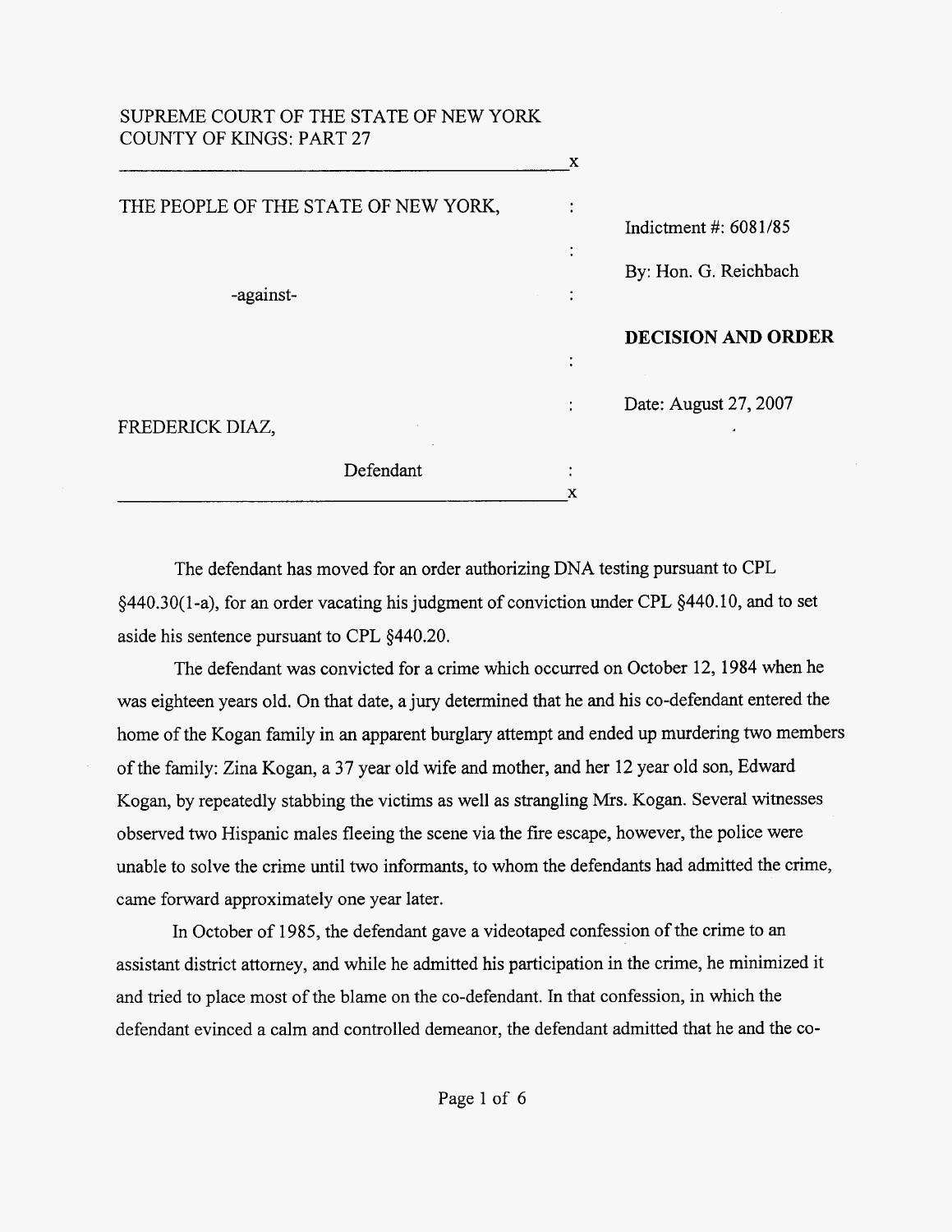<span id="page-1-0"></span>defendant had planned to burglarize the Kogan residence, believing that it would be empty. When the victims returned unexpectedly, the defendants decided to proceed with their plan anyway, and used the ruse that Mr. Kogan, for whom they had both worked in the past, had sent them to repair something. While Mrs. Kogan allowed them to enter, she attempted to call her husband to check with him, and at that time, the co-defendant grabbed her and started to stab her. While she was clearly critically wounded, she was still making coughing noises when the codefendant left the kitchen and went into the bedroom and killed the child. Defendant claimed he panicked when he heard people banging on the door calling for Mrs. Kogan, so he stated that he ripped the telephone cord out of the wall and strangled Mrs. Kogan to keep her quiet and to ensure she was dead. Upon conducting a quick search for valuables, the co-defendant located a gun in a drawer, which he took. The defendants then fled down the fire escape.

Two days after the defendant confessed, the co-defendant was arrested and also made a videotaped confession. Not surprisingly, the co-defendant tried to pin most of the blame on this defendant, although he admitted to stabbing Mrs. Kogan four or five times and admitted to strangling her with the telephone cord, as well. He also confessed to stabbing the child in the stomach about three times.

The defendants were charged with two counts of murder for each victim for a total of four counts: two counts of intentional murder  $(P.L. \& 125.25(1))$  and two counts of felony murder  $(P.L.$  $\S 125.25(3)$ ). While evidence recovered at the crime scene included fingerprints, hair samples, and blood, none of the evidence matched the defendant and was therefore not introduced at trial. The Prosecution relied almost entirely on the confessions of the two defendants. Upon conviction, the defendant was sentenced to a period of incarceration for 25 years to life for each murder, with the sentences to run consecutively.

On June 26, 1989, defendant's judgment of conviction was unanimously affirmed in *People v. Diaz,* 153 A.D.2d 575 (2<sup>nd</sup> Dept. 1989). In his appeal, defendant had challenged the propriety of various jury instructions delivered by the court, comments made by the prosecutor on summation, and the consecutive sentences. The court determined that the claims regarding jury instructions and summation were not preserved, however, it found that they did not warrant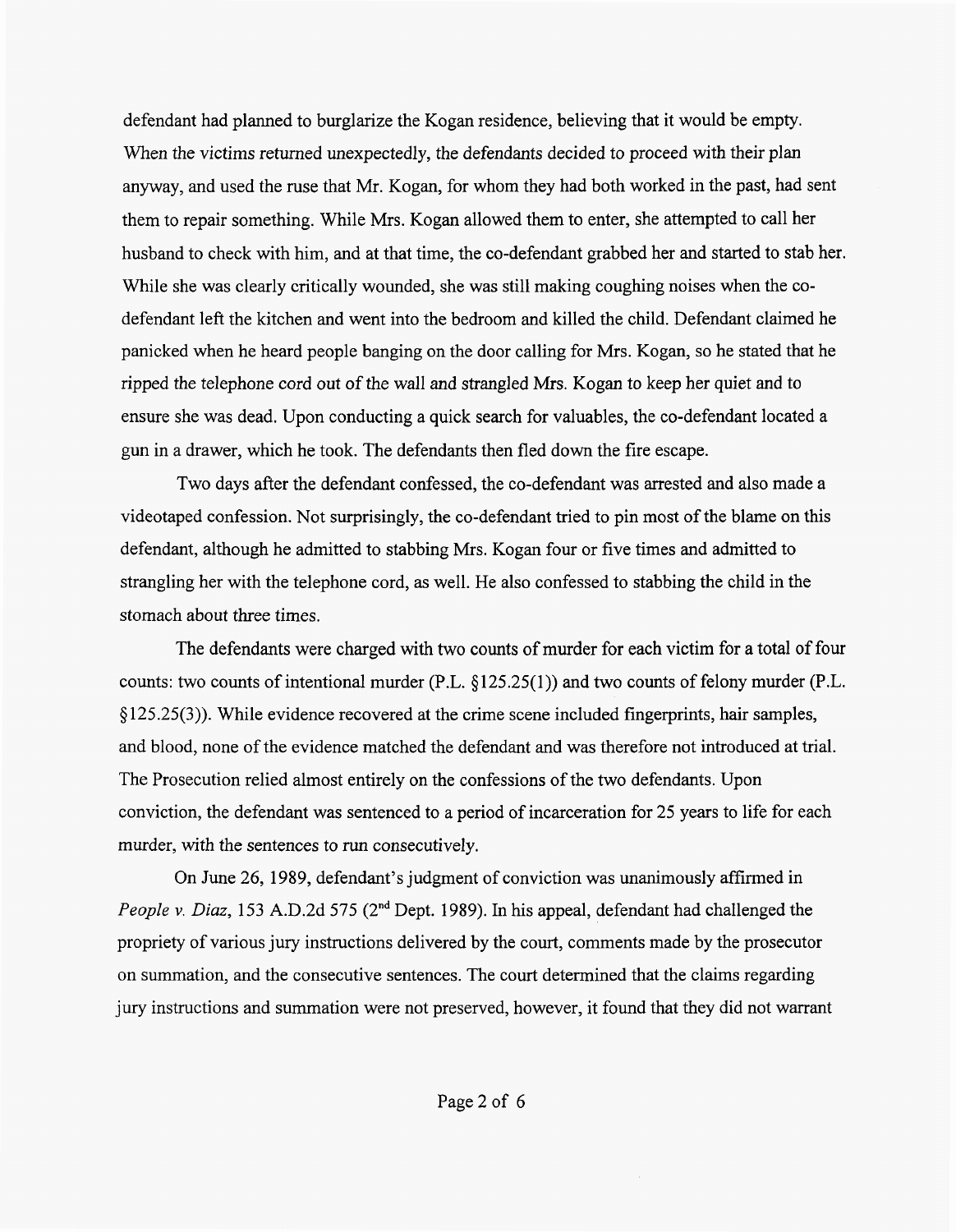review in the interests of justice, and further found that the defendant's sentence did not warrant a reduction. On October 26, 1989, the Court of Appeals denied the defendant leave to appeal.

Defendant now moves, pursuant to CPL §440.30(1-a), for an order granting DNA testing of evidence recovered at the crime scene in 1984 which he believes includes hair, fingernail, and blood samples. He argues that this "newly discovered evidence" would exonerate him, resulting in a reasonable probability of a more favorable verdict.

After an exhaustive search, the People have determined that the evidence the defendant seeks to test is no longer available.' They have met their burden under *People v. Pitts,* 4 NY3d *303* (2005) to show that the evidence no longer exists and is therefore unavailable for testing. They have filed affidavits from three individuals, including the supervisor in charge of the Brooklyn Property Clerk Division at Gold Street, an evidence property control specialist from the Long Island City warehouse, and a police officer assigned to search barrel evidence containers at the Erie Basin Auto Pound in Red Hook, where some vouchered evidence is stored. After three separate searches were conducted at Gold Street, *Sgt.* John Hamill determined that while the evidence had not been officially destroyed, none of the evidence or records related to it could be found. Evidence property control specialist Geraldine Kiely was able to determine that some of the vouchered evidence in question had been stored at a Meeker Avenue storage facility that had experienced a fire and asbestos leak in the mid- 1990s and was no longer in existence. Police Officer Ceferino Cruz, after conducting a thorough search of the Erie Basin Auto Pound was

The People have an obligation to preserve evidence until all appeals have been exhausted. *People v. Hernandez,* 25 A.D.3d 566 (2nd Dept. 2006). The defendant's conviction became final 90 days after final action by the Court of Appeals, when the defendant's time for filing a petition for a writ of certiorari in the United States Supreme Court expired. Therefore, in late January 1990, sixteen years prior to filing this motion, this defendant had exhausted his appeals. While there is no time limit for bringing a post-conviction motion requesting the performance of forensic DNA testing under *People v. Pitts,* 4 NY 3d 303, (2005) the likelihood that the evidence is still in existence is far greater when the motion is brought in a more timely manner. Furthermore, New York does not currently have a statutory requirement to preserve biological evidence for post-conviction DNA analysis, although this is clearly an area the legislature needs to address to conform the statutory scheme regarding preservation of untested biological material with due process requirements. And finally, it wasn't until March 1994, ten years after the commission of this crime, that the Court of Appeals ruled that DNA evidence was admissible at trial in New York. *People v. Wesley*, 83 NY2d 417 (1994). The prosecution can hardly be faulted for failure to foresee this possible development and failure to preserve biological evidence ten years prior to the Court declaring such evidence admissible. **1**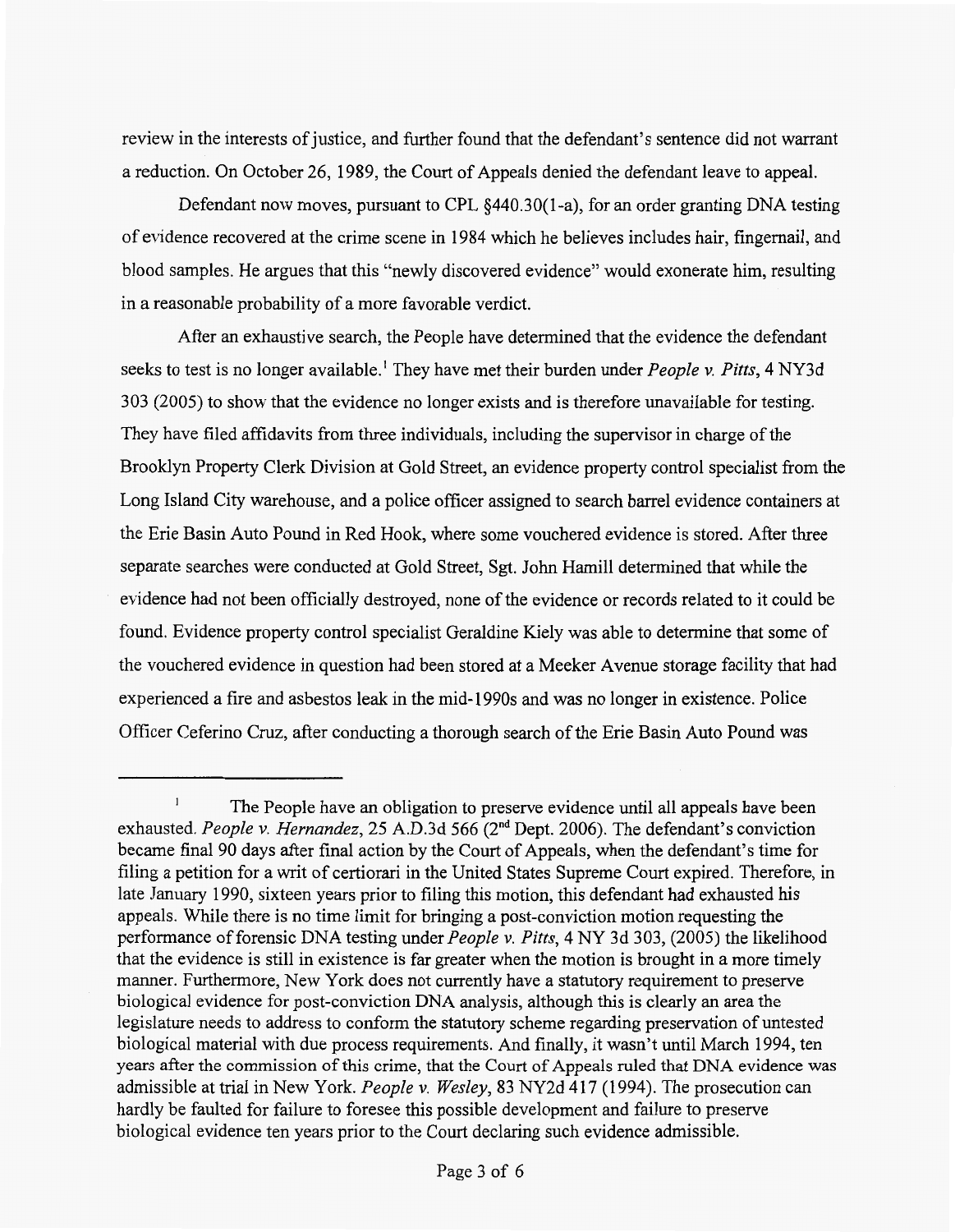unable to find any relevant evidence for testing and though unable to determine the precise date of the loss or destruction of the requested evidence, stated his personal belief that it was destroyed as a result of the fire at the Meeker Avenue location. The only evidence that could be located was a knife recovered from the defendant in an unrelated incident approximately four months after the commission of this crime. It was never admitted into evidence, and as the People argue correctly, the only relevant DNA evidence, if it were possible to recover some from the knife, would be inculpatory-the victim's blood. If there was no DNA evidence, or DNA evidence recovered from people other than the victims of this crime, it would not be exculpatory due to the passage of time between the date of the crime and the date that the knife was recovered.

This conviction did not rest on physical evidence linking the defendant to the crime. In fact, defense counsel argued to the jury that there were no fingerprints or blood evidence to connect the defendant, however the jury convicted him on the basis of his confession, which was chilling both in the detail conveyed and the calm control evinced by the defendant. The defendant has failed to show that a reasonable probability exists that the verdict would have been more favorable to him had the results of DNA testing been introduced at trial, and since the People have met their burden of showing that the evidence is no longer available for testing, this portion of the defendant's motion is denied. *People v. Shenouda,* 307 AD2d 938 (2nd Dept 2003).

Defendant also moves to vacate his conviction due to ineffective assistance of counsel. The vast majority of his claims are based on the record, yet defendant never raised this ground in his direct appeal. In support of his claim, defendant alleges that his counsel failed: to make relevant objections, to effectively cross-examine witnesses, to make a motion to recuse the judge, to call witnesses on the defendant's behalf, to conduct a re-direct examination of defendant to correct allegedly misleading information, to object to the prosecutor's summation, to request limiting instructions, to object to the instructions to the jury, and failed to object to the submission of both the intentional and felony murder counts. Each of these allegations are based on the record and are therefore barred pursuant to C.P.L. §440.10(2)(c).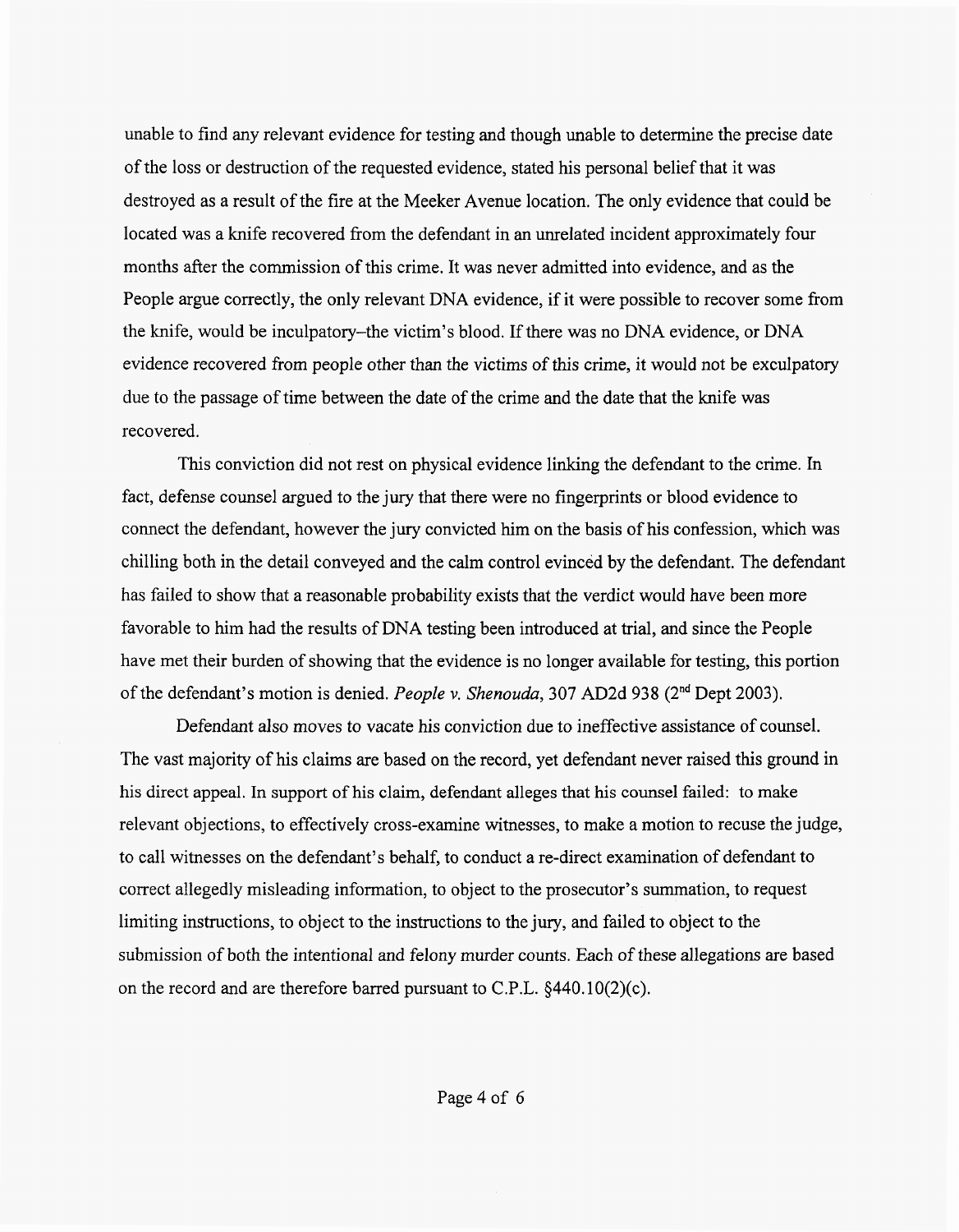Defendant also makes some off-the-record claims, however, most of these claims are disagreements about trial strategy and are unsupported by sworn allegations to substantiate them, as required by C.P.L. \$440.30.(4)(b).

Even if the Court were to reach the merits of defendant's claim, "[tlo prevail on a claim of ineffective assistance of counsel, a defendant must demonstrate that he or she was deprived of a fair trial by less than meaningful representation; mere disagreement about strategies or tactics will not suffice. There must be an absence of strategic or other legitimate explanations for counsel's conduct which prejudiced the defense or the defendant's right to a fair trial." *People v. Kliti,* 25 A.D.3d 568 (2"d Dept. 2006). (citations omitted).

The Court of Appeals has stated, "[slo long as the evidence, the law, and the circumstances of a particular case, viewed in totality and as of the time of the representation, reveal that the attorney provided meaningful representation, the constitutional requirement will have been met." *People v. Benevento*, 91 NY2d 708, 712 (1998) *citing People v. Baldi*, 54 NY2d at 147. Viewed objectively, counsel's trial strategy in this case "might well have been pursued by a reasonably competent attorney." *People v. Satterfield*, 66 NY2d 796, 799 (1985). While ultimately unsuccessful, defense counsel mounted a zealous and cogent defense. He vigorously cross-examined witnesses, made appropriate objections, and, in the face of an extensive confession and little or no physical evidence, argued to the jury that the confession had been coerced. "Trial tactics which terminate unsuccessfully do not automatically indicate ineffectiveness." *People v. Rivera,* 71 NY2d 705, 708 (1988). Defendant has failed to demonstrate ineffectiveness of counsel and his motion on these grounds is denied.

Finally, defendant moves to set aside or modify his sentence based upon claims of ineffective assistance of counsel, insufficiency of evidence, and inconsistent verdicts. However, pursuant to C.P.L. 5440.20, this Court may only set aside a sentence if it was unauthorized, illegally imposed, or otherwise invalid as a matter of law. Defendant was convicted of committing two homicides which were particularly brutal in nature. He was given the maximum authorized sentence of 25 years to life for each count, with the sentences to *run* consecutively. The sentence imposed was not illegal or otherwise invalid as a matter of law, and therefore, this Court must deny the defendant's motion on this ground.